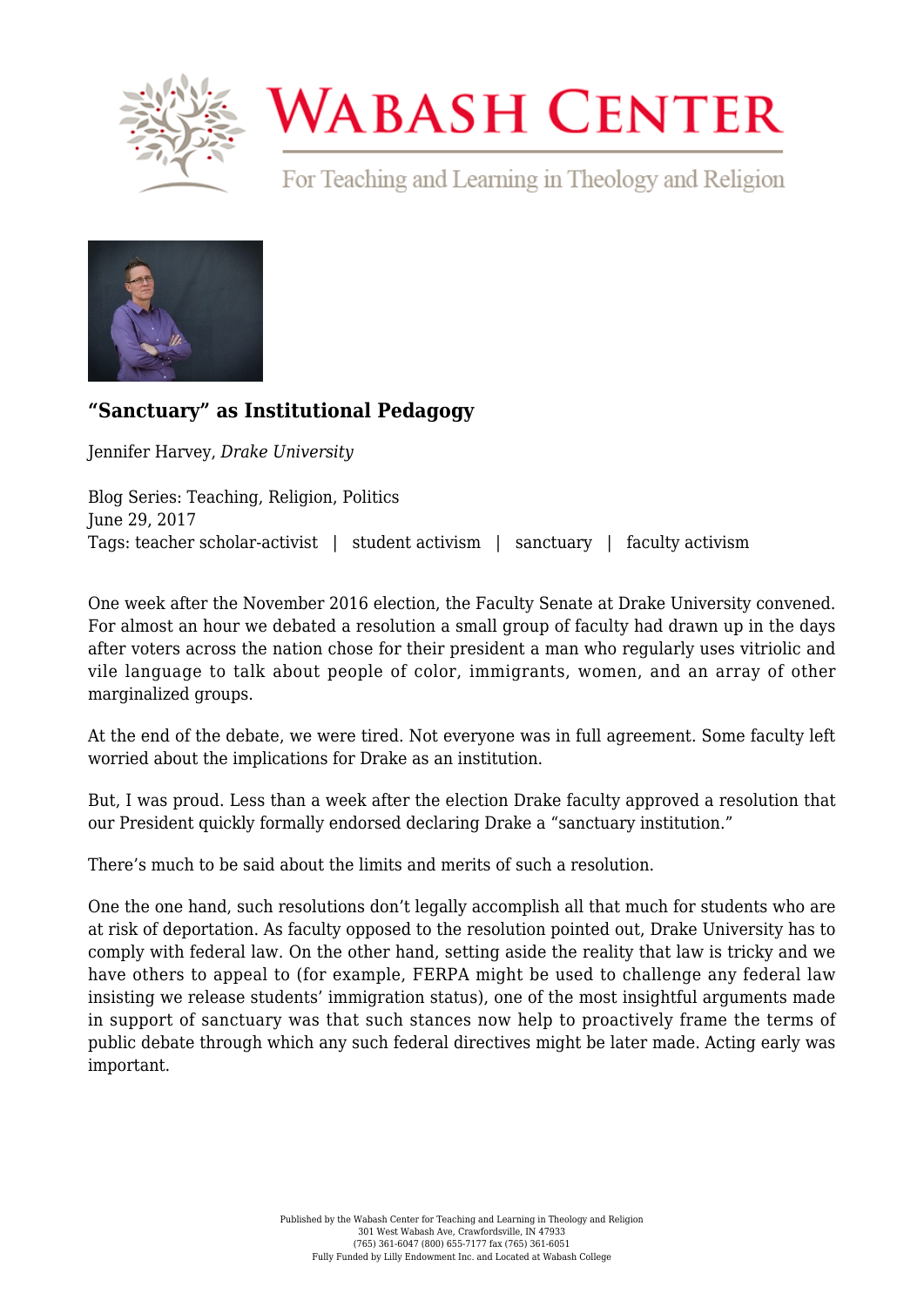But, the point of this post isn't actually about Sanctuary resolutions themselves.

It's to suggest that to the extent to which we see the political times we are living in as raising unique questions about classroom pedagogies, we must recognize these pedagogies as utterly inseparable from faculty activism and institutional organizing.

I teach a broad array of courses, but my training is in Christian Social Ethics. I live, write, and teach deeply rooted in liberationist traditions. I believe in education in the terms about which Paulo Freire wrote. I'm an educator because of a profound commitment to humanity. I believe education's role is to cultivate in students critical consciousness in which they learn to unmask and then challenge the conditions of existence that suppress freedom and flourishing. I believe pedagogy should be designed to enable all involved to more powerfully push back against any systems (material, ideological, confessional) that numb us into conformity with a radically unjust and too-often death-dealing status quo.

If there was ever a time in which a nation that conceives of itself as a democracy needed education to do its work, that time is now.

For this reason, pedagogy committed to *education* must happen at the institutional level, and faculty who believe ourselves to be *educators* must lead the way in such institutional pedagogy.

Let me show you why.

I had two intellectually gifted, hard-working, female students in one of my classes this year. Both happened to be undocumented. These students had been DACAmented (as they called it) by Obama's executive order in support of Dreamers. They were both beyond traumatized by the election. They came to class regularly in the spring naming the most recent movements of Immigration and Customs Enforcement (ICE) in Des Moines.

Constantly during the semester, I wrestled: What does teaching these students look like right now? What does teaching the non-immigrant students in my classes right now mean?

As I know it has meant for many colleagues over the last nine months, it ended up meaning many days of altering "planned content." It looked like a lot of time engaging the most recent newspaper reports alongside our assigned class reading—making this interrogation the center of our education. We engaged in difficult moral, ethical, and political deliberations; emotions ran strong most days.

But it also meant taking activism as a faculty member to a new level. How could I have shown up as an educator in my classroom, a place where the violence of the new administration's practices put my students well-being at risk in fundamental ways, if I wasn't involved in pushing Drake as an institution to declare Sanctuary? Without having helped to organize to move this statement through? Without using my institutional power to insist Drake declare solidarity with members of our campus community now living with unspeakable risk?